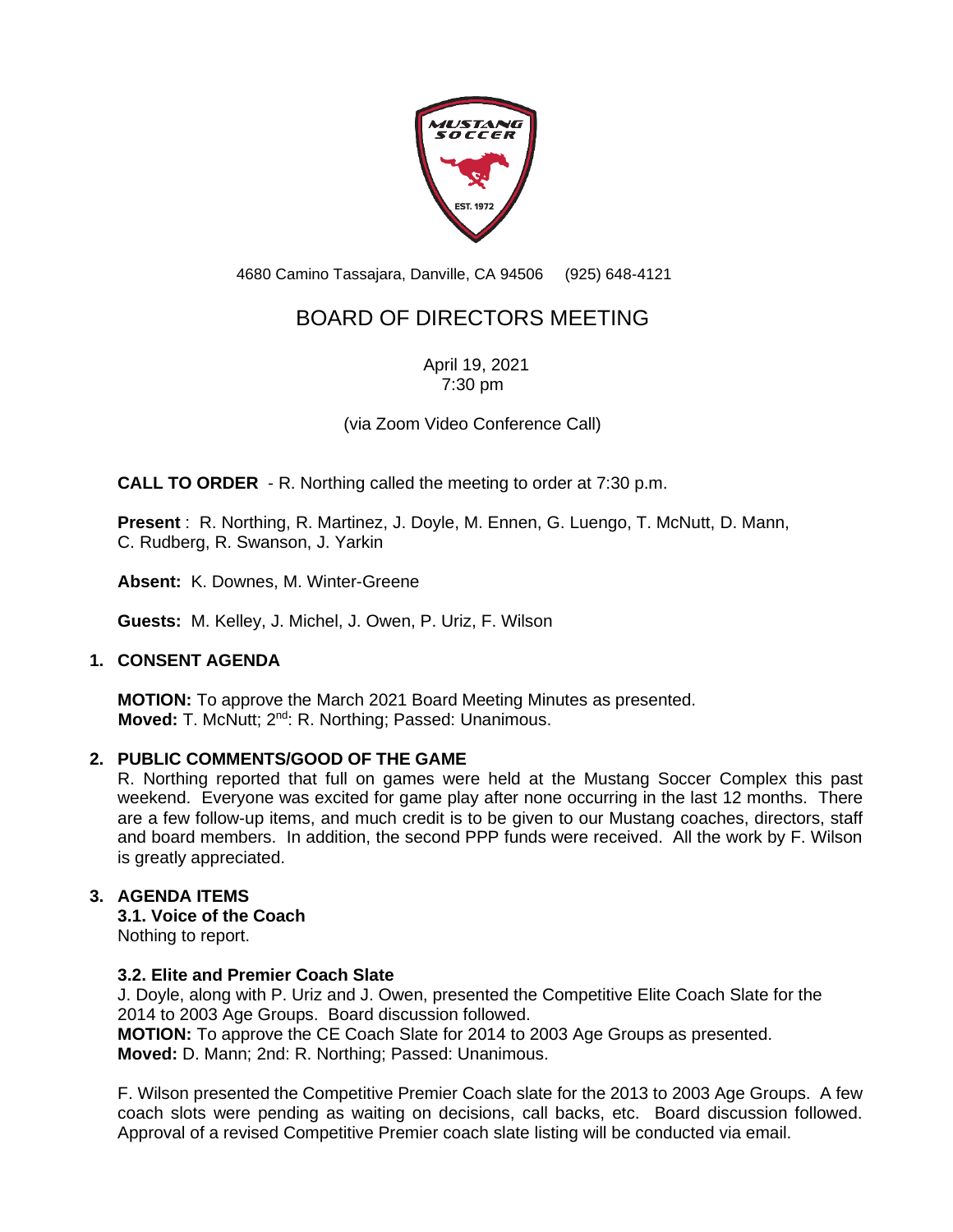The revised Competitive Premier slate was emailed by F. Wilson to the board members. The Competitive Premier Coach Slate as presented was board approved by a majority vote via email on April 23, 2021.

#### **3.3. Return to Play Update, Game Feedback, and Rec Camps Update**

J. Doyle reported that we have offiically began playing competitive games with our players and referees back on fields. In addition, spectators are allowed to be on the sidelines during the games. A few improvements will need to be made to the logistics of future games. During games, both teams were seated in the shaded area of the MSC bleachers while spectators were seated on the opposite side of the field from their team. It seemed to work in most situations. Overall, a good job in getting games started for our teams.

C. Rudberg discussed that April RecPlus camps are in progressm and positive feedback is still being received from the parents. RecPlus registration is about ½ of budget numbers. Currently, focus is on capturing demand for the Fall season. He will be sending an email to 2019 recreational plus registrants (pre covid) to encourage their registration again for this 2021 season.

T. McNutt reiterated a huge shout out to F. Wilson for all his work, including the Rec Camp process, administration and management. In the Recreational Division, the Ponies program currently has 265 registrants versus budget of 175 registrants. In addition, U6-U8 age groups have approximately 600 registrants, about ½ of total registrations.

M. Winter-Greene, T. McNutt, and C. Rudberg will also be focusing on Age Group Coordinators (AGCs) recruitment now through May. Then plans will be the cooridnation of a late May scheduled AGC zoom meeting and to request their assistance in recruiting coaches by the end of June. In addition, we will be utilizing coaches to help push more registrations from their former players, friends, etc.

## **3.4. Registration Update and 2020/21 Fees Collections**

R. Martinez reported that current registration numbers are 1,660, approximately 50% of our budget as of March 31<sup>st</sup>. Relating to 2020/2021 Spring Program Fees, 97% of fees have been paid to date. Registrations are continuing to come in. We are in a good position and registrations numbers will keep pushing upwards.

M. Ennen suggested sending out an email to our Recreational families to provide information about how our Fall season will look, ie. game playing, to help create interest for playing in that division.

F. Wilson discussed extending regular registrations to June  $30<sup>th</sup>$  – past our normal deadline of June 15<sup>th</sup>. This two week extension will provide families more time to register if they are waiting to see how the State opens up based upon California's stated June 15<sup>th</sup> timeframe.

## **3.5. 2021/2022 Budget Approval**

R. Martinez presented the 2021/2022 Budget. He expressed thanks to the Board members for reviewing their respective budgets and providing revisions which were incorporated into the budget. The budget is based upon 3,400 registrants and shows a cash basis net loss. However, additional donations, future sponsorships and increase in registrants will offset the loss as the current year budget used a conservative approach in terms of revenue and expenses. Board discussion followed.

**MOTION:** To approve the 2021/2022 Budget as presented.

**Moved:** R. Martinez; 2nd: C. Rudberg; Passed: Unanimous.